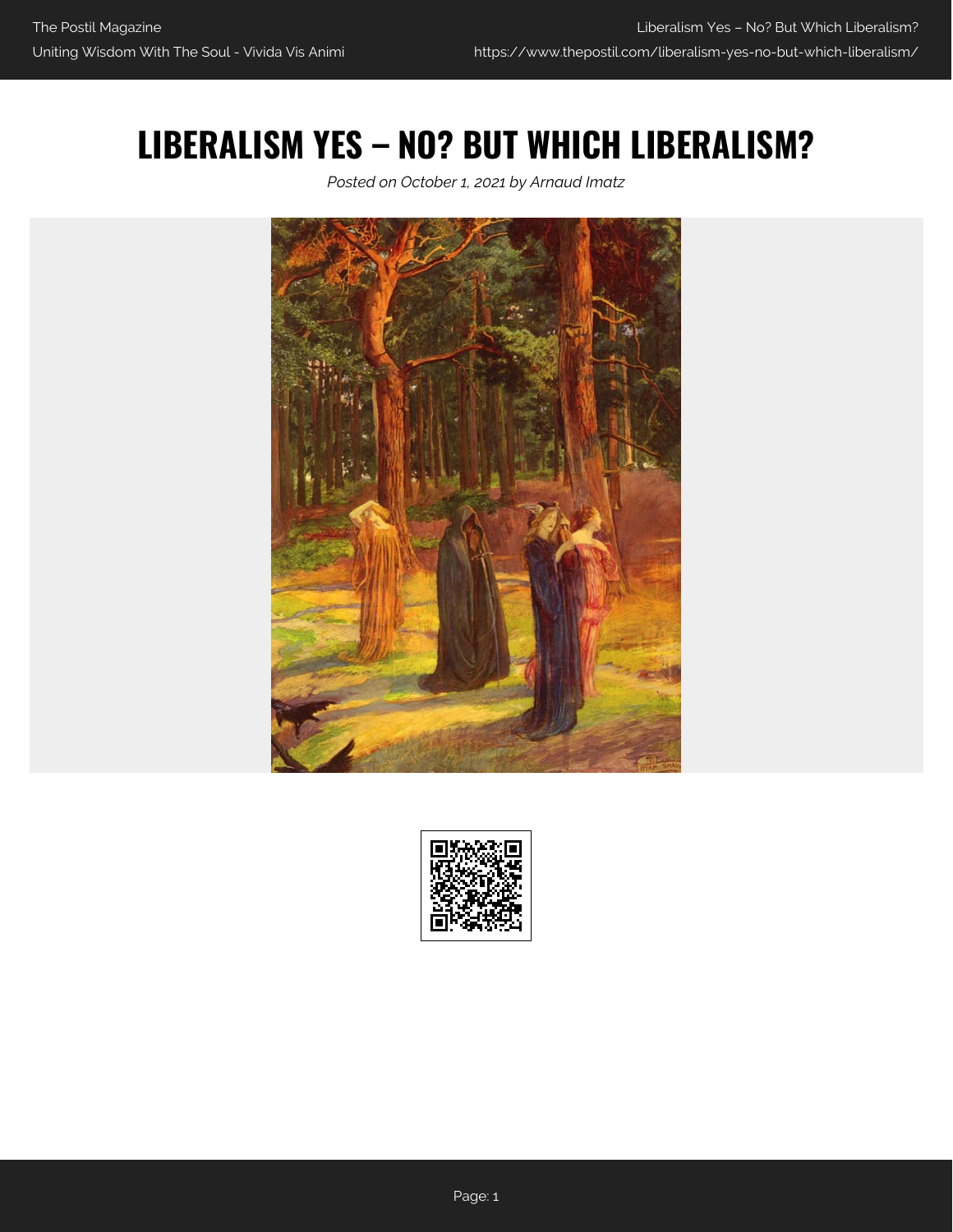"If we exclude the minority of those who do not want to be liberal, everyone declares himself to be liberal or is liberal without knowing it," many liberals like to say. Others, on the other hand, less optimistic or more demanding, see our era as one of triumphant statism. In France, isn't there always more regulation and more government? Doesn't public spending in France represent more than 57% of GDP? So, what is liberalism then?

Heir to the Enlightenment, liberalism is defined as the doctrine that advocates the defense of individual rights. A doctrine that has prevailed in the West for nearly four centuries, although the word is much more recent; neither Montesquieu nor Locke, to name but two, ever called themselves "liberals." The term *liberales* (liberals) seems to have first appeared in Spain, in the years 1810-1811. In the [Cortes of](https://en.wikipedia.org/wiki/Cortes_of_C%C3%A1diz) [Cadiz,](https://en.wikipedia.org/wiki/Cortes_of_C%C3%A1diz) when the 1812 Constitution was adopted, there were three tendencies: the traditionalists, the Spanish-American deputies, and the liberals. One third of the members of this constituent assembly belonged to the clergy, an active minority of whom were liberals.

But for the majority of French authors, it is indeed the Revolution of 1789, which, daughter of the Enlightenment, is fundamentally liberal (it is only marginally socialist with Gracchus Babeuf). The Revolution is the (or a) decisive moment of rupture in the history of France. It marks the beginning of the period of offensive liberalism. Liberalism was then a left-wing doctrine, which was rejected on the right only after the birth and expansion of socialism. In the aftermath of the great national event, in the tradition of Chateaubriand and Tocqueville, Christian liberals developed the thesis that modern European and Western political history could not be the product of a struggle against Christianity; there was no break with the Revolution – but, on the contrary, continuity and adaptation, a sort of "secularization" of evangelical values. The classic work of Pierre Manent, *Histoire intellectuelle du libéralisme. Dix leçons* (1987), on the philosophical foundations of liberal thought, is part and parcel of this tradition.

Finally, on the other hand, many other authors, especially foreign ones, insist on the fact that the democratic-liberal history is that of a long and slow evolution, marked by numerous stages, well before the French Revolution. They enumerate in very board strokes, the [Cortes of Leon](https://en.wikipedia.org/wiki/Cortes_of_Le%C3%B3n_of_1188) (1188), the [Catalan](https://en.wikipedia.org/wiki/Catalan_Courts) [Cortes](https://en.wikipedia.org/wiki/Catalan_Courts) (1192), the English Magna Carta (1215), the Hungarian [Golden Bull](https://en.wikipedia.org/wiki/Golden_Bull_of_1222) (1222), the Swiss [Federal](https://www.admin.ch/gov/en/start/federal-council/history-of-the-federal-council/federal-charter-of-1291.html) [Charter](https://www.admin.ch/gov/en/start/federal-council/history-of-the-federal-council/federal-charter-of-1291.html) (1291), the Swedish General Code of [Magnus Erikson \(](https://en.wikipedia.org/wiki/Magnus_IV_of_Sweden)ca. 1350), the [Union of Utrecht](https://en.wikipedia.org/wiki/Union_of_Utrecht) (1579), the [Petition for Rights](https://en.wikipedia.org/wiki/Petition_of_Right) (England, 1628), the Mayflower Compact of the American Pilgrim Fathers (1620), the Bill of Rights (England, 1689), the Swedish Constitution (1720), the Declaration of Independence (1776), the United States Constitution (1789), etc.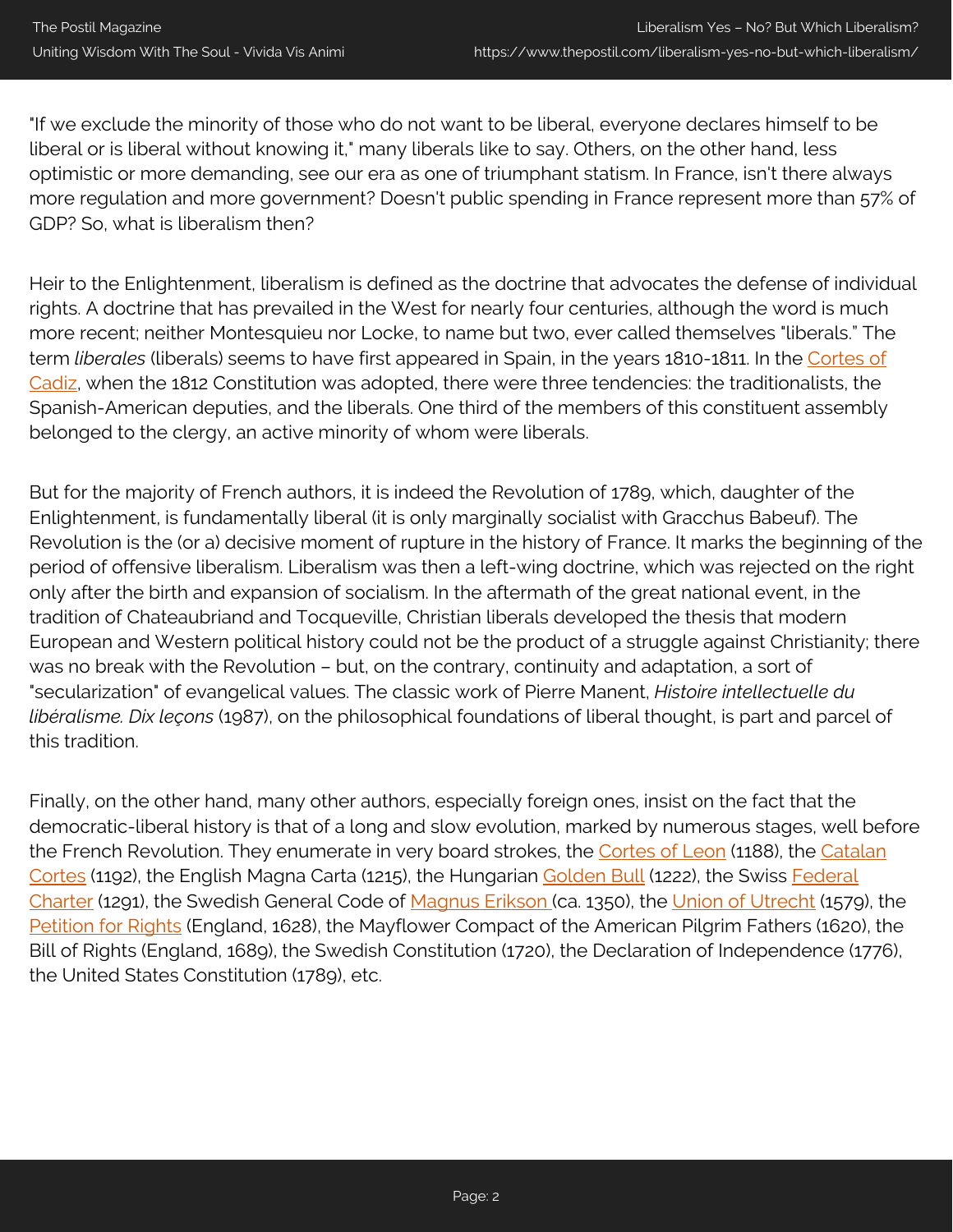Beyond the differences, according to the times, of countries and leanings (notably with those who grant more to civil society or more to the state), liberalism possesses a fundamental unity which makes it possible to characterize it on the political and economic level. It is the doctrinal foundation, on the one hand, of parliamentary or representative democracy, and, on the other, of the market economy or capitalism. The philosophical conception in which it is rooted makes the individual reason the measure and judge of truth. It is an individualistic rationalism, which, at the origin and in France, is mostly anti-Catholic, anti-clerical and even anti-Christian (which is not the case in the rest of Europe, neither in the Catholic South, in Italy, Austria or Spain, nor in the Protestant countries).

The glorious claims, asserted by the majority of liberals up to the 1980s, allow us to define the liberal system of thought. These claims are numerous and imposing – philosophical eclecticism; individual freedom and freedom from everything beyond the individual; freedom of conscience; freedom of the press; habeas corpus; distinction between civil society and the state; free trade; laissez-faire; religion of the market; defense of private property; distrust of the state; limited government; separation of political and religious powers; taste for savings; respect for balanced budgets; sympathy for representative assemblies and parties of notables; defense of political and associative pluralism; bourgeois relativist morality based on the exaltation of work; contractual freedom; politics of the lesser evil; search for the middle way; compromise as a rule of government; respect for legality; equality before the law; social rights guaranteed by the state (not all liberals agree on this point, of course); the right of citizens to choose and periodically elect their political representatives; and finally, the power of elected officials of wealth and knowledge, if not of true intelligence.

Criticism of liberalism developed very early, from the beginning of the 19th century. The first indictments were drawn up by a host of traditionalist Catholic authors, four of the best known being the Frenchmen [Joseph de Maistre](https://en.wikipedia.org/wiki/Joseph_de_Maistre) and [Louis de Bonald](https://en.wikipedia.org/wiki/Louis_de_Bonald), and the Spaniard [Jaime Balmes](https://en.wikipedia.org/wiki/Jaime_Balmes) and the former liberal [Juan Donoso Cortes](https://iep.utm.edu/donoso/). All of them denounced the disease of individualism and economism. As early as the end of the 1840s, Donoso Cortés affirmed that every great political and human question presupposes and envelops a great theological question, that a society sooner or later loses its culture when it loses its religion, that liberal individualism has its natural counterpart in socialist collectivism. There was no severer critic of economism and the great mortar of world revolution than the [Marquis de](https://en.wikipedia.org/wiki/Juan_Donoso_Cort%C3%A9s) [Valdegamas](https://en.wikipedia.org/wiki/Juan_Donoso_Cort%C3%A9s) (see the anthology of works by Donoso Cortés, who was secretary to Queen Isabel II, deputy and minister plenipotentiary, *Théologie de l'histoire et crise de civilisation* (*Theology of History and the Crisis of Civilization*).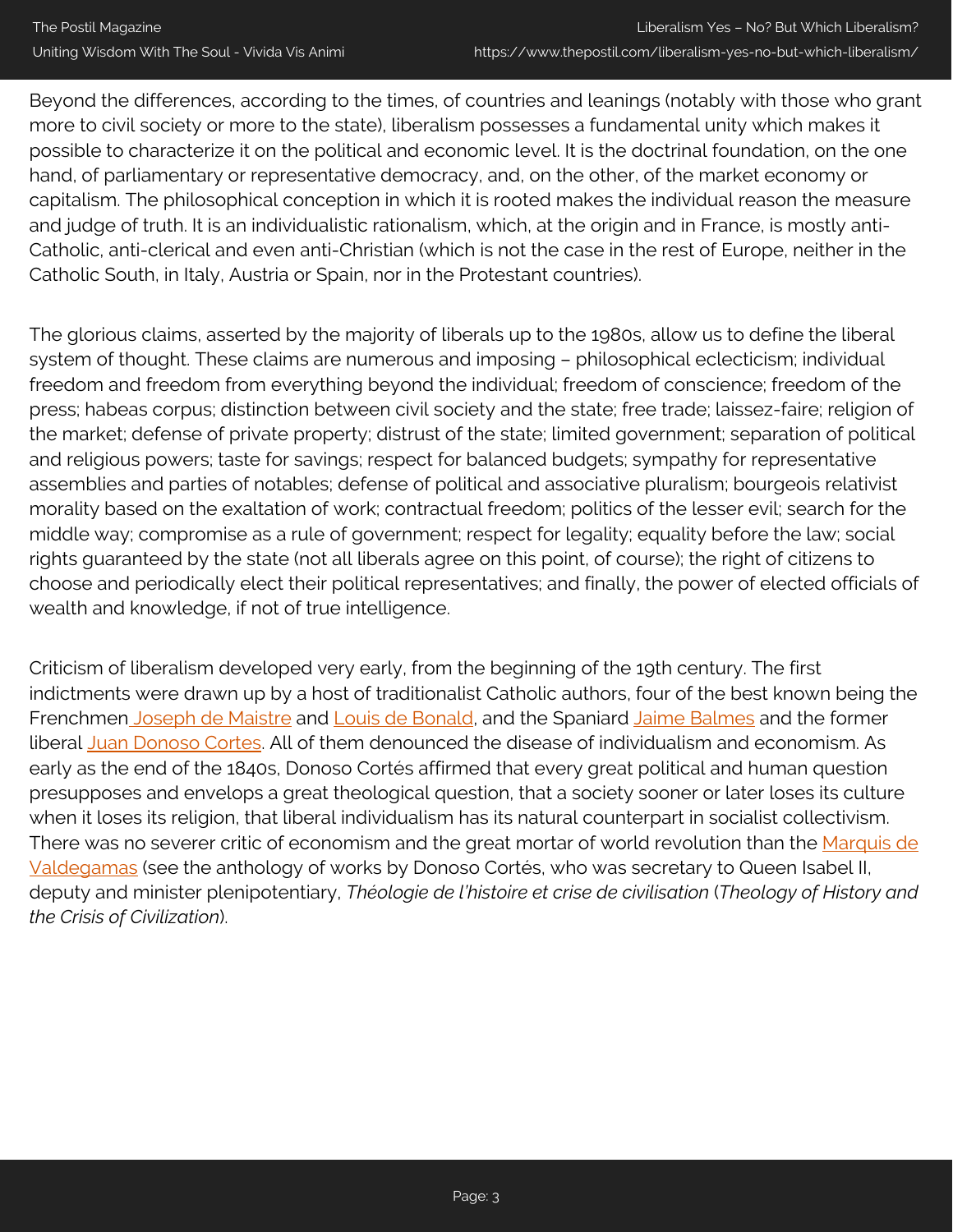The founding fathers of anti-capitalism were not only the non-Marxist socialists (before Marx and the Marxists), but also, and rather, the counter-revolutionary thinkers, who were succeeded by the sociallegitimists. Nowadays, the radical critique of liberalism remains largely indebted to the thinkers of the 19th century, and to the legions of later authors, socialists, socialist-nationalists, nationalist-republicans, monarchist-legitimists, conservative-revolutionaries (such as, [Carl Schmitt\)](https://www.thepostil.com/the-katechon-in-carl-schmitts-philosophy/), non-conformist personalists of the 1930s, fascists, revolutionary syndicalists, anarchists, and Marxist socialists.

Nearly forty years ago, two Sorbonne academics, Raymond Polin and his son Claude Polin, opposed and debated each other in a suggestive essay: *Le libéralisme oui, non. Espoir ou peril?* (*Liberalism, Yes or No? Hope or Peril?*). The recent criticisms of Christopher Lasch, Michel Onfray, Jean-Claude Michéa, Alain de Benoist, even the communist Michel Clouscard, or the economist and supporter of the Woke movement, Thomas Piketty, to name but a few, are only recent echoes of an already old controversy. Pleas and accusations hardly vary; only the number of followers of one camp or the other fluctuates.

Liberalism is reproached above all for being the carrier of the disease of individualism. It is said to have the defect of seeing the world as a market; its logic, purely economic, is that of profit. It enslaves the producing classes, strengthens the power of finance, tramples traditional values, dissolves societies, foments ethnic and religious divisions in the name of multiculturalism.

Besides individualism, the most solid accusation against liberalism is twofold. First, is its ideological link with the capitalist economic system (freedom of exchange must allow the substitution of the bad politics of men by the natural and beneficial circulation of goods). Second, is its negation of politics, or its unpolitical character, which follows directly from its defense of individualism. The negation of the "permanent imperatives of politics," which results from any consequent individualism, leads to a political practice of distrust, to a negative attitude towards any political power and any form of state. From a philosophical-political point of view, there is no liberal politics of a general character – but only a liberal critique of politics.

Anti-liberals thus claim that liberalism always tends to underestimate the state and the political, and that it is always associated with capitalism, whatever its form, private or public, agrarian, industrial, entrepreneurial, managerial or financial. But is this always the case? "No," resolutely answers the Italian sociologist, [Carlo Gambescia,](https://independent.academia.edu/CarloGambescia) professor at the Scuola di Liberalismo of the Fondazione Luigi Einaudi (Rome). His thesis, debatable but solidly argued, is expounded in an essential work that was published in Italy under the title, *[Liberalismo triste. Un percorso de Burke a Berlin](https://www.amazon.com/gp/product/8490550743/ref=as_li_qf_asin_il_tl?ie=UTF8&tag=postil17-20&creative=9325&linkCode=as2&creativeASIN=8490550743&linkId=5e56595d552e2a2697f5d72c95c41578)* (*Sad Liberalism. From Burke to*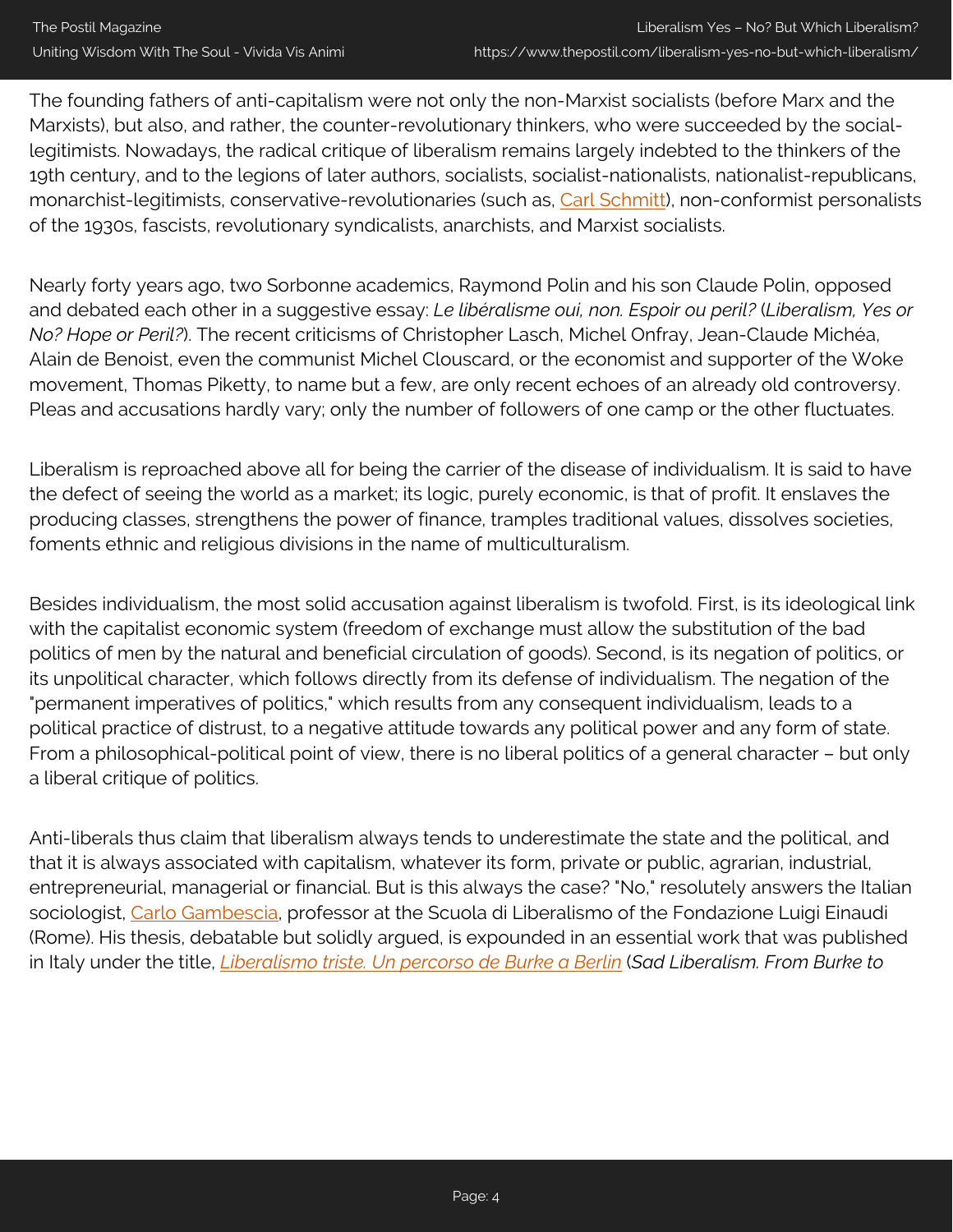*Berlin*). It was then translated and prefaced in Spain by the political scientist, Jerónimo Molina Cano, a recognized specialist in the works of Raymond Aron, [Julien Freund](https://www.thepostil.com/the-fear-of-fear/) and Gaston Bouthoul. One can only deplore the absence of a French version of this work, which has no equivalent in France.

Let us summarize and comment on the main arguments of this innovative work. Gambescia distinguishes four liberalisms; to do so, he uses in each case the suffix -archic (which corresponds to a notion of command, power, regime or political theory). There is, he says, micro-archic, an-archic, macro-archic and archic liberalism. The reader will now forgive me for having to quote a whole series of thinkers, but Gambescia's classification cannot be understood otherwise.

The first liberalism, micro-archic, is a current of thought going back to David Hume, Adam Smith and the Scottish precursors of the 18th century. It continued in the 19th and 20th centuries with Frédéric Bastiat, Gustave de Molinari, Carl Menger, Ludwig von Mises, Friedrich Hayek, the early first Robert Nozick and even Ayn Rand. One could also compare it to the authors of the Chicago School of Economics (with Nobel Prize winners, Milton Friedman, George Stigler, Gary Stanley Becker, Ronald Coase and Robert E. Lucas). It is a legal-economic liberalism, based on the idea of a "minimum state," of a power with reduced dimensions, and thus, "micro-archic," This liberalism pursues individual interest, guided by the invisible hand of the market. It dislikes the state and taxes, without calling for their abolition. The state fulfills here only a residual function, as the legitimate holder of force for its internal and external use.

The second liberalism is an-archic. It is libertarianism; or, to better translate the American expression, "libertarianism," which has many points in common with the Austrian School. It is represented in the twentieth century by thinkers, such as, Murray N. Rothbard, Hans Hermann Hope and [Walter Block](https://www.thepostil.com/author/walter-block/). These an-archic or libertarian thinkers reject the very idea of a minimum or residual state, which they replace with the utopia of the absolute free exercise of individual rights, in particular life, liberty and property. For them, the state, whether democratic or dictatorial, is always the worst aggressor of the persons and properties of the citizens.

The third, macro-archical liberalism, was born with the English utilitarian, Jeremy Bentham, in the 18th-19th centuries and developed with John Stuart Mill in the 19th century. In the twentieth century, this third filiation led to the early John Rawls, to Rolf Dahrendorf and John Dewey. We can also link it to John Locke (17th century), Emmanuel Kant (18th century) and John Maynard Keynes (20th century). What is important here is the prevalence of the idea of a specific form of common good. The state is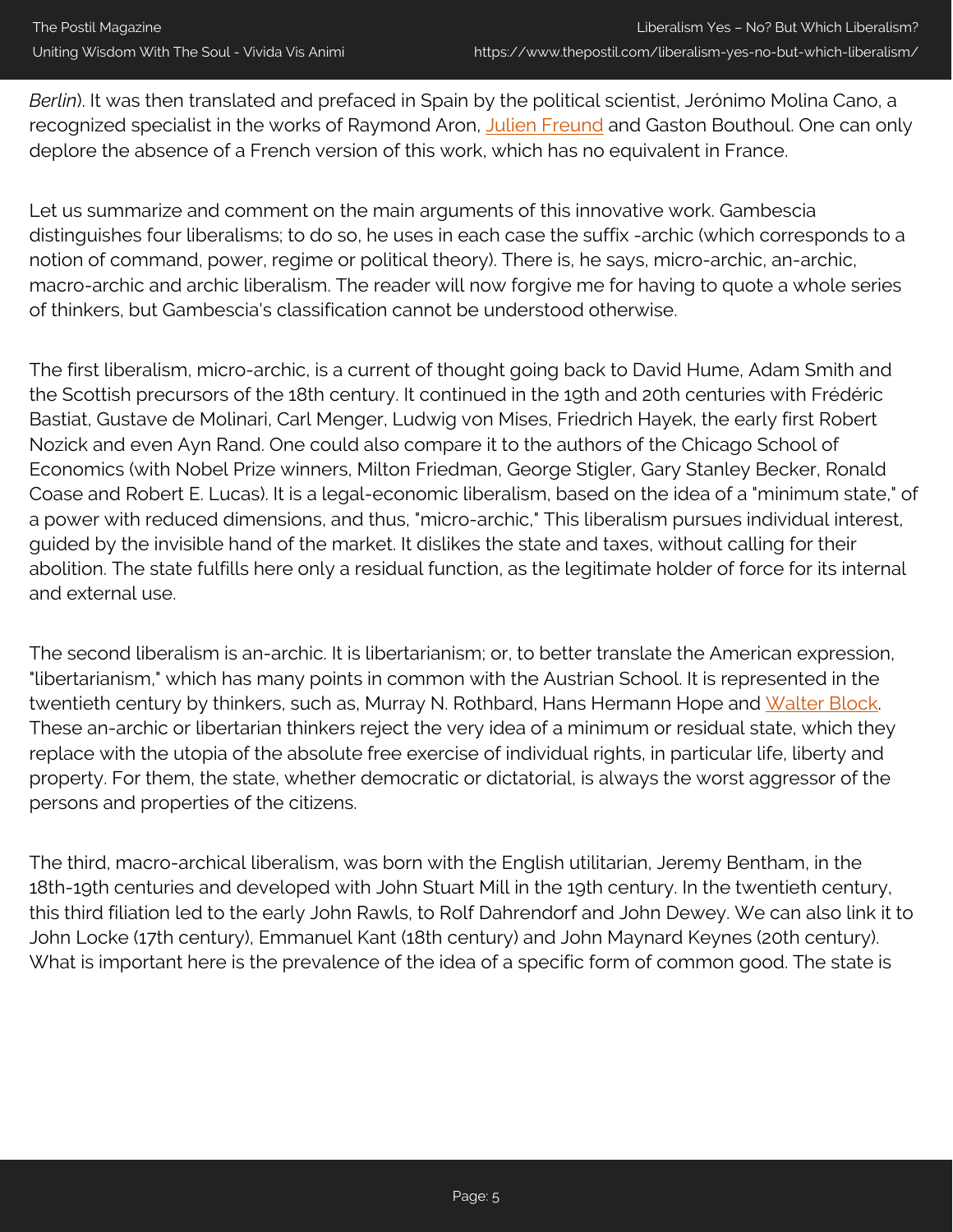not content to be the guarantor of laws and law; it must be interventionist. It must impose upon itself the task of fostering equal starting conditions for all citizens.

These thinkers allow and justify an increasingly invasive power, in particular through fiscalism. The aim is to artificially level the interests of individuals, which, in experience, does not really generate a more just society, but rather a public bureaucracy that is more invasive and suffocating every day. This macro-archical liberalism is contractualist (supporter of the social contract of Hobbes and Locke). It is very close to social liberalism and redistributive social democracy. It is perhaps worth recalling here that, paradoxically, not only did Roosevelt's and Truman's economists admire Keynes, but also Hitler's economists, such as Dr. Schacht. The Keynesians, for their part, admired Hitler's economic policies (see Keynes' preface to the German edition of the *General Theory of Employment, Interest and Money*, 1936).

Finally, there is a fourth liberalism, archaic, realist, possibilist, without illusions; or, as Pierre Manent puts it, "melancholic," which does not trust the market, and which wants to serve the individual, while defending the importance of political science. The pages that Carlo Gambescia dedicates to this liberalism are among the most original and substantial. Archaic liberalism, he explains, admits reality, and recognizes the existence of power as an inescapable component of social and political life. Politics is for him the sociological articulation of polemos, the theater of conflicts and recurring struggles. He is conscious of the imperfect nature of man and society, of the fragility and the precariousness of the human conquests, and of the possible corruption of all the institutions. For this liberalism, the conjunction of individual interests does not always lead spontaneously and artificially to the general interest.

As history shows, it is sometimes necessary to resort to iron and fire. In the 19th and 20th centuries, the names of the arch liberals are Edmund Burke, Alexis de Tocqueville, Vilfredo Pareto, Gaetano Mosca, Max Weber, Guglielmo Ferrero, Robert Michels, Benedetto Croce, Simone Weil, Bertrand de Jouvenel, Jules Monnerot, José Ortega y Gasset, [Wilhelm Röpke](https://www.thepostil.com/wilhelm-ropke-and-the-third-neo-liberal-path/) (and all the proponents of the social market economy), Raymond Aron, Gaston Bouthoul, Julien Freund, Jules Monnerot, Maurice Allais, Harold Laski, Giovanni Sartori, Eric Voegelin, Isaiah Berlin, and nowadays [Dalmacio Negro Pavón](https://www.thepostil.com/what-is-political-realism/), Pierre Manent, [Chantal Delsol](https://www.thepostil.com/listening-to-eastern-europe/), etc.

Archaic liberalism abhors utopian unrealism. Four works, chosen from among those Gambescia cites, exemplify and measure this. In Socialist Systems (1902-1903), Pareto writes: *"Every society, if it is to survive, must sooner or later adopt measures to prevent acts that would endanger its very existence. There*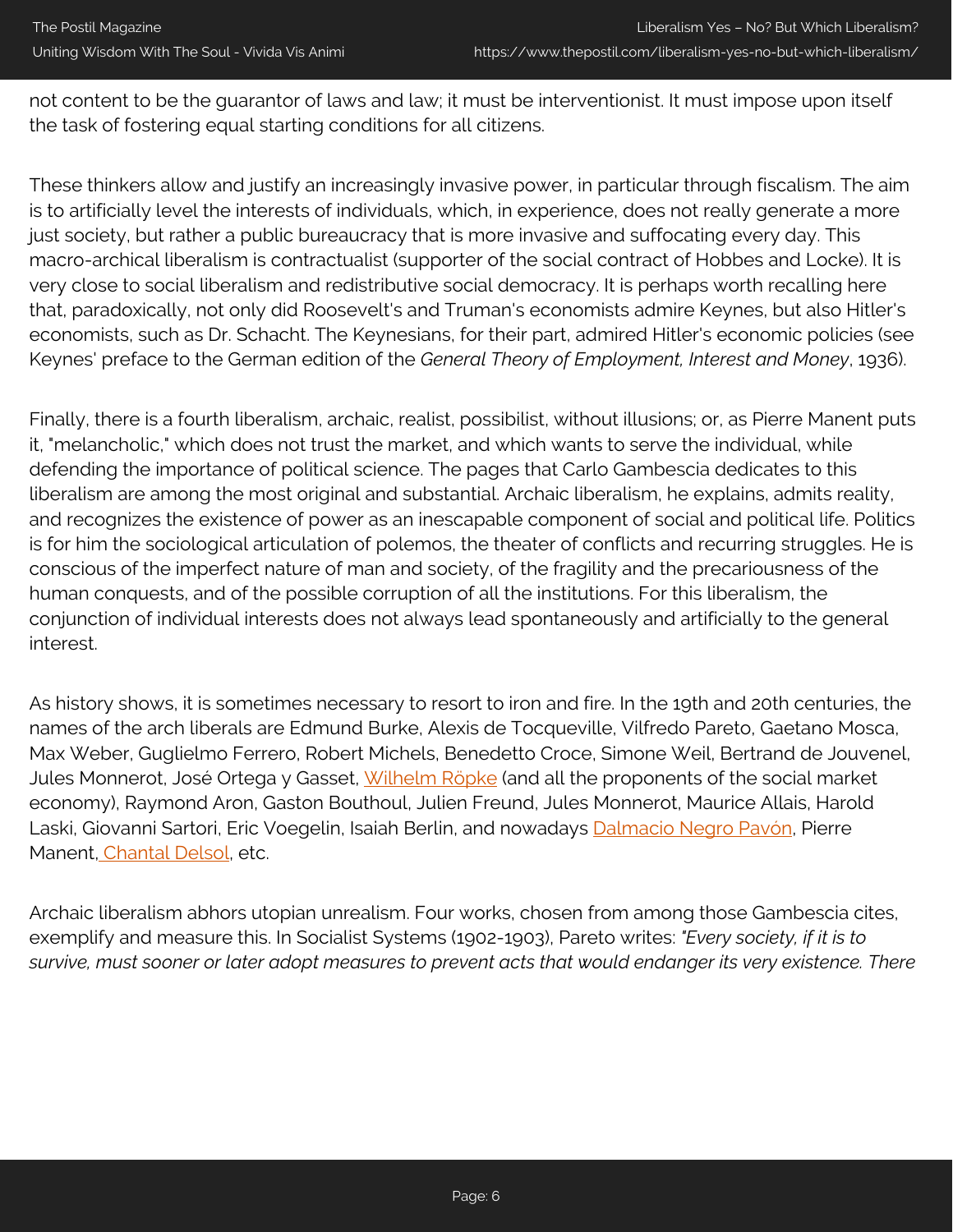*are only two ways to proceed. One can take away the freedom of men to perform these acts, and thus prevent the dreaded evil; or, on the contrary, one can leave men free and repress harmful acts, directly or indirectly, leaving men to bear the consequences of their acts. Freedom has, as its complement and correction, responsibility – the two are inseparable. If one does not want to have recourse to the second of the means indicated , one must necessarily have recourse to the first , unless one wants the ruin of society."*

In *History as Thought and as Action* (1938), the famous Italian anti-fascist thinker, Benedetto Croce, takes the opposite view from Fukuyama and the American democrats and neo-conservatives who advocate the export and establishment of democracy in the world (a doctrine that we know today is in reality a screen for American imperialism). Croce, well known for rejecting the possibility of a strong identity between a contingent economic system (liberism) and an immanent principle (liberalism), writes these words: *"The liberal conception, as a religion of development and history, excludes and condemns, under the name of 'utopia,' the idea of a definitive and perfect state, or a state of rest, in whatever form it has been proposed or may be proposed, from the Edenic forms of earthly paradise, from those of the golden ages and the lost paradise of Jauja, to the variously political ones of 'one flock and one shepherd,' of a humanity enlightened by reason or calculation, of a totally communist and egalitarian society, without external or internal struggles; from those conceived by the naive popular spirit, to those reasoned by philosophers like Immanuel Kant."*

Gambescia drives the point home with a timely reference to the sad experience of "exporting Western democracy" to Afghanistan, a "pride of reason" that has led to a disregard for the country's traditions and cultural substratum. He recalls the role played by President Hamid Karzai, the man from the United States, later accused of having received CIA funding. These few premonitory pages would deserve to be updated because we know since then that the opium trade has been increasingly flourishing under Karzai's mandates (2001-2014), that he was dropped by the Americans when he got closer to Iran and Pakistan, that he was then an advisor to the government in Kabul, and that he finally negotiated with the Taliban in August 2021 (the Taliban suddenly became "moderate" through the magic of words and propaganda), as part of a "national reconciliation process" and a "peaceful transfer of power."

The third characteristic text of realist liberalism, which we shall quote, is that of Wilhelm Röpke. The German ordo-liberal writes in *The Social Crisis of Our Time* (1942): *"… a free market and performance competition do not just occur—as the laissez-faire philosophers of historical liberalism have asserted—because the state remains completely passive; they are by no means the surprisingly positive product of a negative economic policy. They are, rather, extremely fragile artificial products which depend*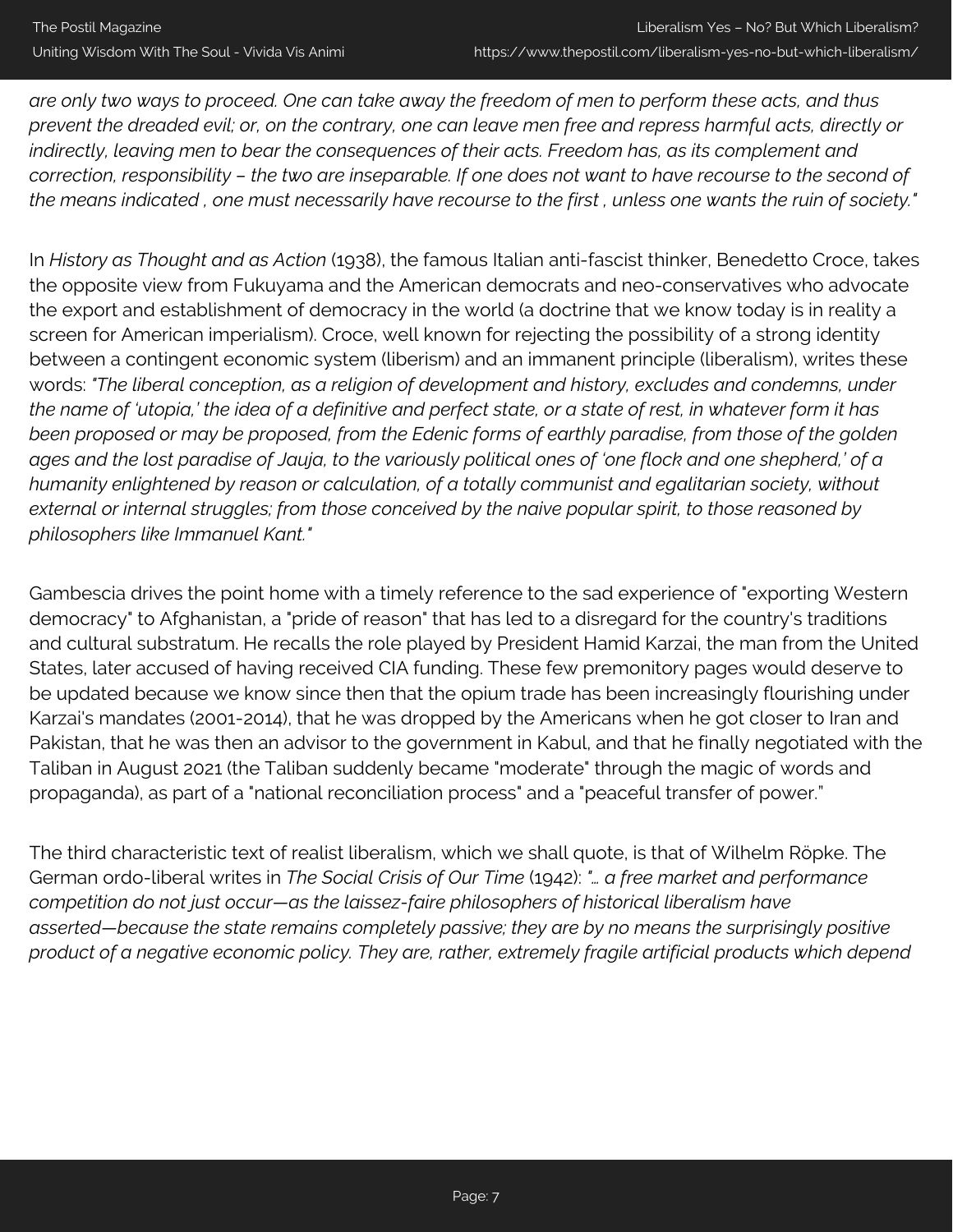*on many other circumstances and pre- suppose not only a high degree of business ethics but also a state constantly concerned to maintain the freedom of the market and of competition in its legislation, administration, law courts, financial policy and spiritual and moral leadership, by creating the necessary framework of laws and institutions, by laying down the rules for competition and watching over their observance with relentless but just severity."*

Finally, the fourth example is that of the French sociologist and professor at the University of Strasbourg, Julien Freund. The author of *The Essence of Politics* (1965), said evocatively: *"Politics passes, politics remains." According to Freund, the political constitutes an essence for two reasons: on the one hand, it is one of the constant, fundamental, impossible to remove categories of human nature and existence; and, on the other hand, it is a reality that remains identical to itself, in spite of variations in power, regimes and changes in borders."* Man *"is capable of transforming society like a demiurge, but only within the limits of the presuppositions of politics. In other words, society allows itself to be disciplined, to be formed, to be deformed…. The demiurge is the master of the forms, not of the essences."* He added without wavering: when a political unit ceases to fight it ceases to exist.

For the archaic liberal or realist thinker, without a political decision and a public force to defend it, the right to property has no chance of enduring. The political force pre-exists the right. This means that the conjunction of interests always has a political nature in the sense of polemos. Law without a sword to guarantee and defend it can easily be trampled and violated. No written constitution can last, if there is no solid executive, no coherent oligarchy able to defend it. There can be no serious international policy without knowing and admitting the place, and determining role of, force and reason of state.

The archaic liberal respects the constants of politics or meta-politics that are the distinction between the governors and the governed, the Iron Law of the oligarchy (subject of [Dalmacio Negro Pavón's](https://www.amazon.com/gp/product/B07YZPTTVD/ref=as_li_qf_asin_il_tl?ie=UTF8&tag=postil17-20&creative=9325&linkCode=as2&creativeASIN=B07YZPTTVD&linkId=c2ecdf7efd54b6649bc6dbbdd064d241) [book,](https://www.amazon.com/gp/product/B07YZPTTVD/ref=as_li_qf_asin_il_tl?ie=UTF8&tag=postil17-20&creative=9325&linkCode=as2&creativeASIN=B07YZPTTVD&linkId=c2ecdf7efd54b6649bc6dbbdd064d241) 2015); the alternation of phases of progress and decadence, of order and disorder; and finally, it recognizes or never excludes the distinction between friend and foe, fundamental and recurrent in the political sphere.

The explanatory model of liberalism that Gambescia proposes has many merits, but it is obviously not perfect. Thomas Hobbes and Montesquieu, who belong to the history of liberalism, are absent from his classification. "They are," he says, "two problematic thinkers, difficult to classify in my schema." Hobbes, a progressive individualist, who trusts the role of the state, could be brought closer to the macroarchical liberals, while Montesquieu, who believes in the spirit of laws and gentle commerce, could be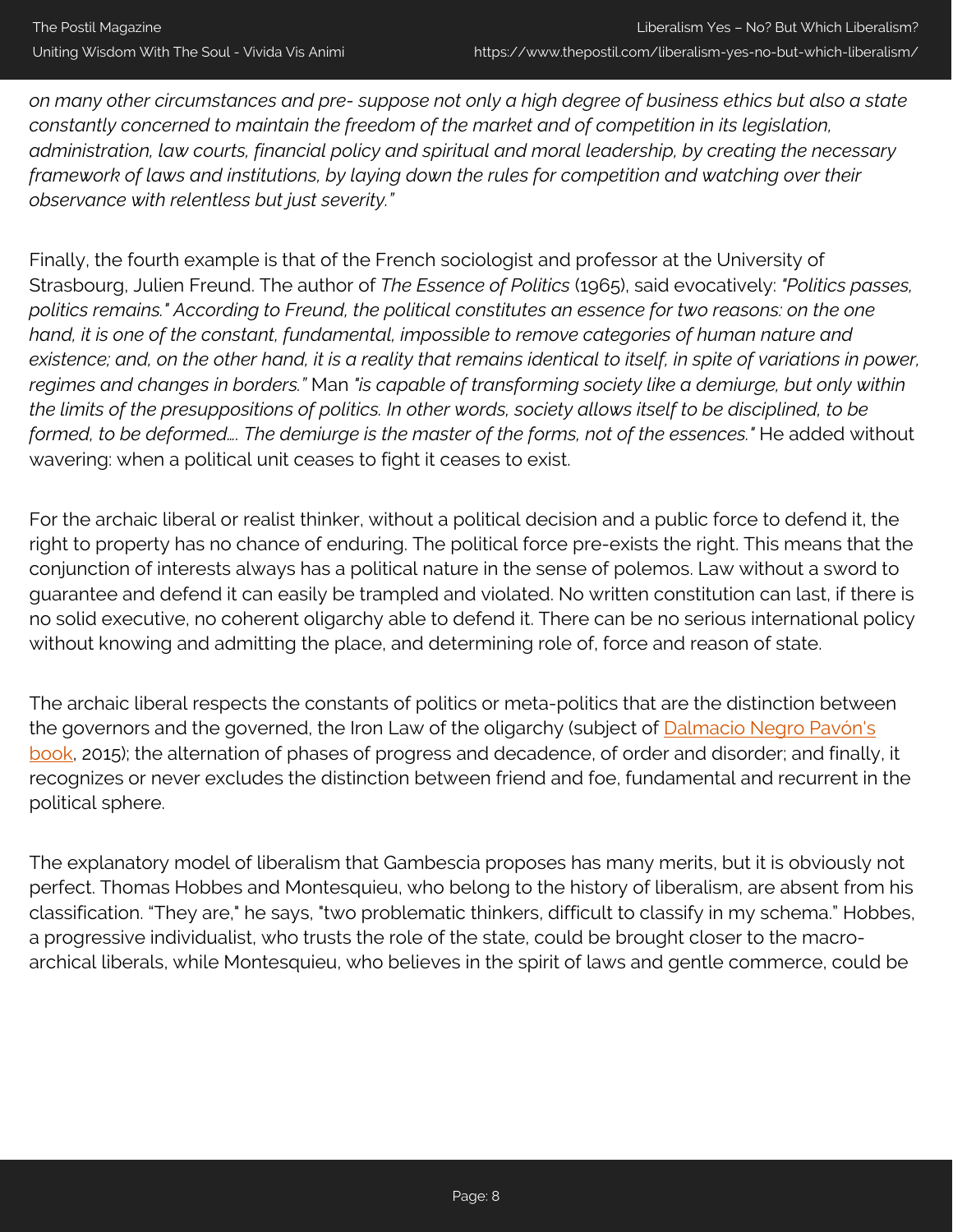a fellow traveler of micro-archical liberals.

On the other hand, Gambescia's judgment of Rousseau remains partial and uncertain. He takes up the thesis of the Israeli historian, Yaakov Talmon, on the totalitarian democracy of Rousseau (Robespierre's teacher) and on the similarities between Jacobinism and Stalinism. Indeed, in the thought of the author of the Social Contract, the citizen is subjected to a higher law that Rousseau is compelled to admit as yje citizen's own ignored will. And this is enough, according to the Italian sociologist, to exclude him definitively and without other form of trial, from the liberal tradition. But the reality is perhaps more complex and more subtle. Without the triple influence of Rousseau (the anti-Christian democratrepublican), Voltaire (the anti-Christian monarchist absolutist) and Montesquieu (the liberalconservative monarchist who does not confuse the Christian religion with the forms it may have taken in political society), the French Declaration of the Rights of Man and of the Citizen becomes difficult to understand.

Usually, one associates Rousseau correctly with the democratic-republican tradition opposed to the liberal tradition. But Rousseau's critique is carried out in the name of the demands of liberalism, within liberalism and not outside it. Rousseau appropriates the promises of liberalism. He admits the premises but denounces the consequences. He is a thinker of freedom; he is attached to individual freedom and to the right of property, even though he criticizes the absolute right or the unlimited enjoyment of it, which moreover makes him join here paradoxically Christian traditionalism .

Like all the philosophers of the Enlightenment and liberal thinkers, Rousseau seeks to answer the question of how to be free while obeying laws. Like them, he recognizes the need for a regulating criterion of freedom to counterbalance the individualist conception. Like them, he looks for it but does not manage to find it. His answer is ultimately a sophism – one is free when one obeys the general will. In *[Sovereignty: An Inquiry into the Political Good](https://www.amazon.com/gp/product/0865971730/ref=as_li_qf_asin_il_tl?ie=UTF8&tag=postil17-20&creative=9325&linkCode=as2&creativeASIN=0865971730&linkId=dbe1c7de586dfe40d49200dfcfd1a781)* (1955), Bertrand de Jouvenel writes on this subject: *"Insofar as progress develops hedonism and moral relativism, and individual freedom is conceived as the right to obey appetites, society can only be maintained by means of a very strong power."* Rousseau had undoubtedly the taste of the paradox and the contradiction, but nevertheless the majority of the French republican democrats followed him or were influenced by him. This was the case of Pierre Leroux, Ledru-Rollin, Proudhon (even if he criticizes him), Georges Sand, Napoleon III, etc. and this is not nothing.

Another questionable point in Gambescia's book is the lightness with which he treats the question of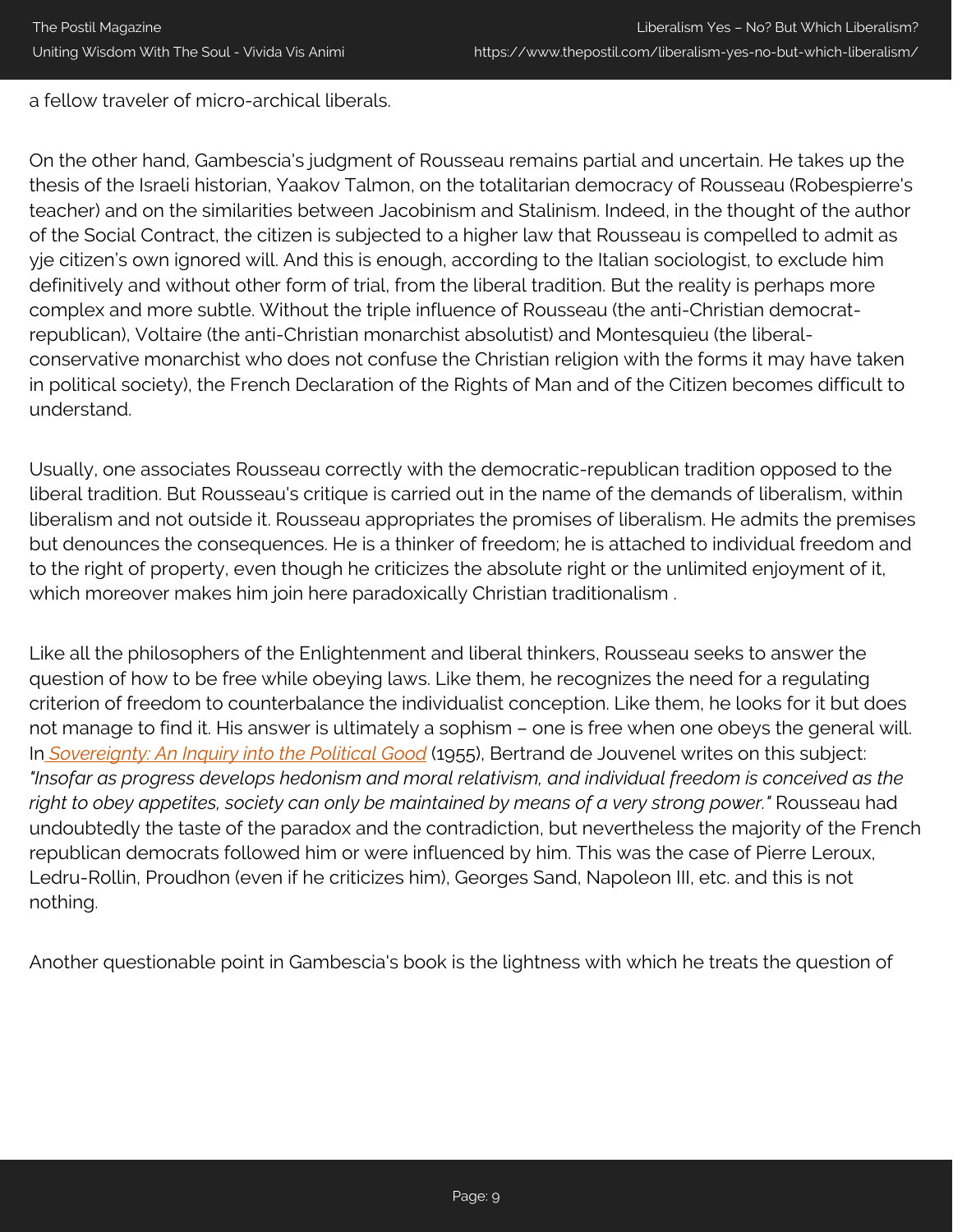the enemies of liberalism. There is, he says, a so-called "holy alliance between reactionaries, traditionalists and revolutionaries." Behind the criticism of liberalism lies hidden the radical criticism of modernity, the hatred of the present, common to reactionary traditionalists and revolutionaries. At both extremes, there is the same gnostic rejection of man, marked, for some, by pessimism (the evil in Louis de Bonald or Christopher Lasch); and, for others, by optimism (the good in Karl Marx or Slavoj Zizek). Revolutionary Gnosticism, the main enemy of liberalism, is a sort of vein inspiring the different movements that are traditionalism, positivism, Marxism, anarchism, psychoanalysis, fascism, national socialism, ecologism, progressivism, etc. According to Gambescia, they are all based on the conviction that it is possible to eliminate evil from the world, thanks to the knowledge (gnosis) of the right method to change the course of history. Anti-capitalist and anti-liberal gnosticism implies a real disdain for the real man and facts.

Carlo Gambescia, a rigorous and honest sociologist, slips up here and gives way to being a fiery pamphleteer: *"In short, why don't intellectuals like liberalism?" The answer he gives is confoundingly simple: "To put it bluntly, it's because they are mental lazybones, who aspire at the same time to social recognition, a distinction that in the marketplace of ideas is within the reach of all those who propose a false but useful idea."*

After having, not without reason, criticized the amalgams and the summary Manichaeism of Zeev Sternhell in The Anti-Enlightenment Tradition, Gambescia falls into the same trap. He claims to support his demonstration by relying on Bonald's thought. Michel Toda, who to my knowledge is the only French specialist in the thought of the Viscount, is in a better position to give an opinion.

However, in order to take the measure of Gambescia's misguidance on this point, it is enough to recall here the importance of the dogma of original sin for Donoso Cortès: human nature is neither good nor perverse, but only fallen. *"The disruptive heresy, which, on the one hand, denies original sin, while affirming, on the other hand, that man does not need divine guidance – this heresy leads first to affirm the sovereignty of the mind, then to affirm the sovereignty of the will, and finally to affirm the sovereignty of the passions – three disruptive sovereignties. Donoso Cortès also explains: "This is my whole doctrine: the natural triumph of evil over good and the supernatural triumph of God over evil. Therein lies the condemnation of all progressive systems, by means of which modern philosophers, deceivers by profession, lull the people to sleep, those children who never leave childhood."*

It remains to be seen whether, as Gambescia seems to think, liberalism is an inescapable basis of the